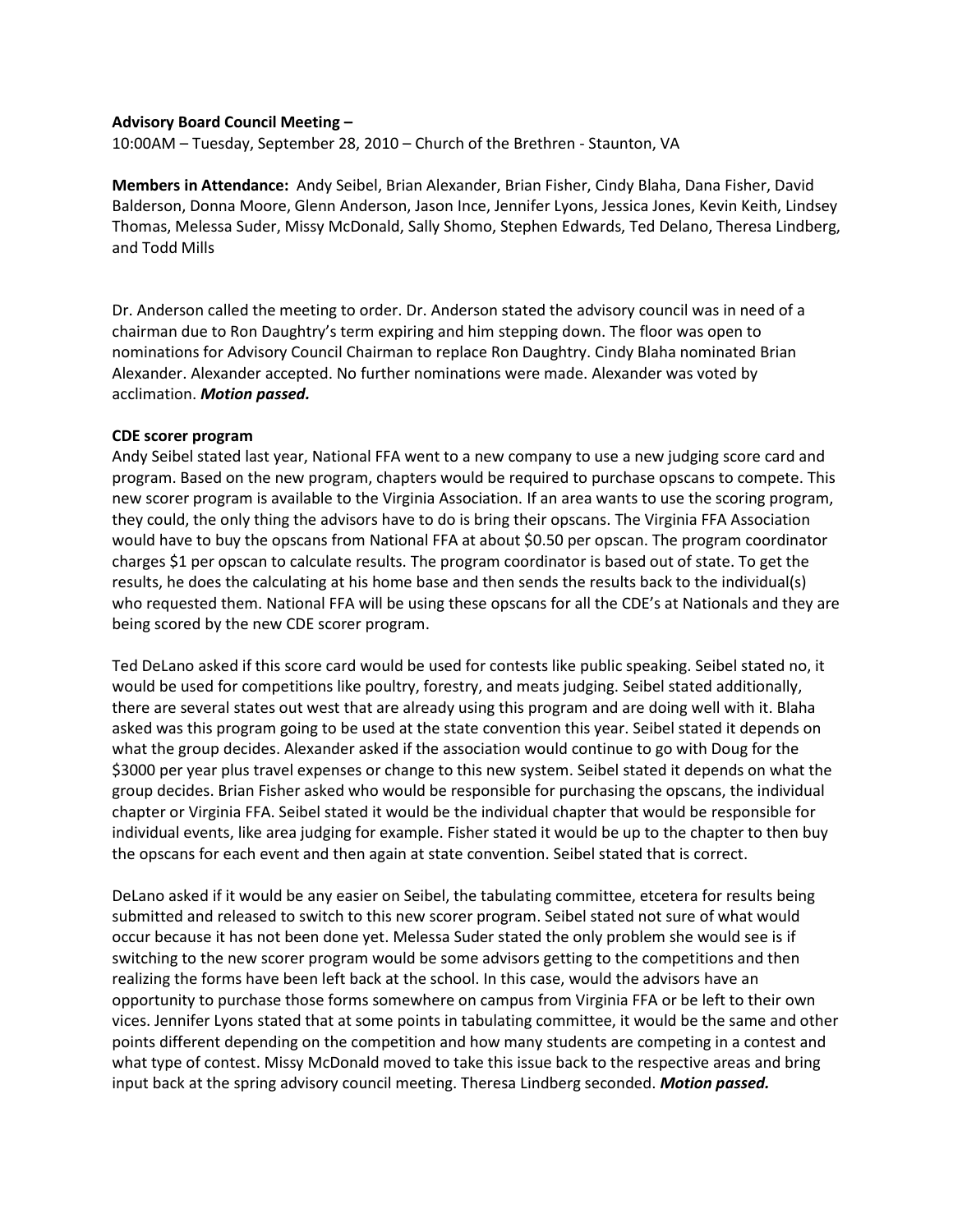## **Middle School ribbons**

Seibel stated for some middle school ribbons they are engraved by contest. Seibel continued to state at \$6.00 per ribbon, should we only be providing one ribbon per student. Based on the cost breakdown, there is not enough in quantity for them to get engraved therefore rising the price of the ribbon. Options presented include going to a flat ribbon and getting rid of the current rosettes or keep the ribbon and awards system the way it is and possibly charge each chapter for students competing in a third contest. Seibel asked if the ribbons need to have the individual contest printed on the ribbon, also raising the cost per unit of ribbon. Lindberg stated going to a generic ribbon that just stated the contest and inserting the student name, contest name, and date on the back by hand, like standard ribbons could be more cost effective.

Sally Shomo stated the rosettes are important instead of the flat ribbon. Shomo stated to make the rosettes universal instead of engraving and incorporate the blank tag on the back of the ribbon like Lindberg stated would be ideal. You would still get the rosette ribbons; you would just have to write the competition information on the back of the ribbon instead of any type of engraving. Lindberg stated her kids are excited to get their rosette ribbons and then just write the information on the back. Suder asked if switching the ribbon to a rosette not engraved with blank tags on the back would make a difference in the price overall. Seibel stated he tried to hit the quantity of ribbons fairly close in the pricing and each time you submit a request to a ribbon company, there is a price change based on the type of ribbon, style, and quantity. Shomo asked if there is a ribbon company the FFA Foundation needed to go and research. Seibel stated it is the setup of the ribbons, not the company itself. Each time you go to a different ribbon, they change the price, so each time the names of events are changed there will be a change of price. Lindberg moved to go to a universal ribbon that is a rosette type and has blank tags on the bag for information to be written in by hand. Russell Jennings seconded. *Motion passed.*

## **Quiz Bowl event**

Seibel stated National FFA is looking at adding a national Agriscience quiz bowl and had a task force to research the addition. The question posed by Seibel was should Virginia FFA change the current Quiz Bowl event to match the national event or remain the same. Seibel additionally stated, every time a new contest is added to the roster of state career development events, a qualifier contest must be in place so students qualify to compete at the national level.

Jessica Jones stated she had been contacted by Champ Hardie concerning his concern of the change for the FFA Quiz Bowl career development event to the Agriscience Quiz Bowl career development event. Jones distributed a copy of the concern for each council member to review. Upon review, Lindberg stated Hardie made fine points about the FFA Quiz Bowl competition and made valid concerns about the possible change of events. Lindberg stated the council should consider adding the Agriscience Quiz Bowl but take Hardie's concerns to mind. Kevin Keith stated there is an open contest Quiz Bowl competition at National FFA Convention where chapters could take two teams. It is not sanctioned by National FFA and is run by an individual chapter. Keith stated it was originally setup for Creed Speaking and overtime has changed to be the Quiz Bowl competition. Seibel stated Champ Hardie and Jacklyn Roller were sent the information for their chapters to attend and be the Virginia middle school representatives for the quiz bowl competition at National Convention. Seibel stated Hardie nor Roller have stated to the association office if they would attend the competition or not at convention this fall.

Keith stated the Agriscience Quiz Bowl is based on the current Charlie the Greenhand program. The test bank for the Agriscience Quiz Bowl competition would come from the Charlie the Greenhand program and it would contain the basic elements of Agriscience Fundamentals. Suder asked if it would be feasible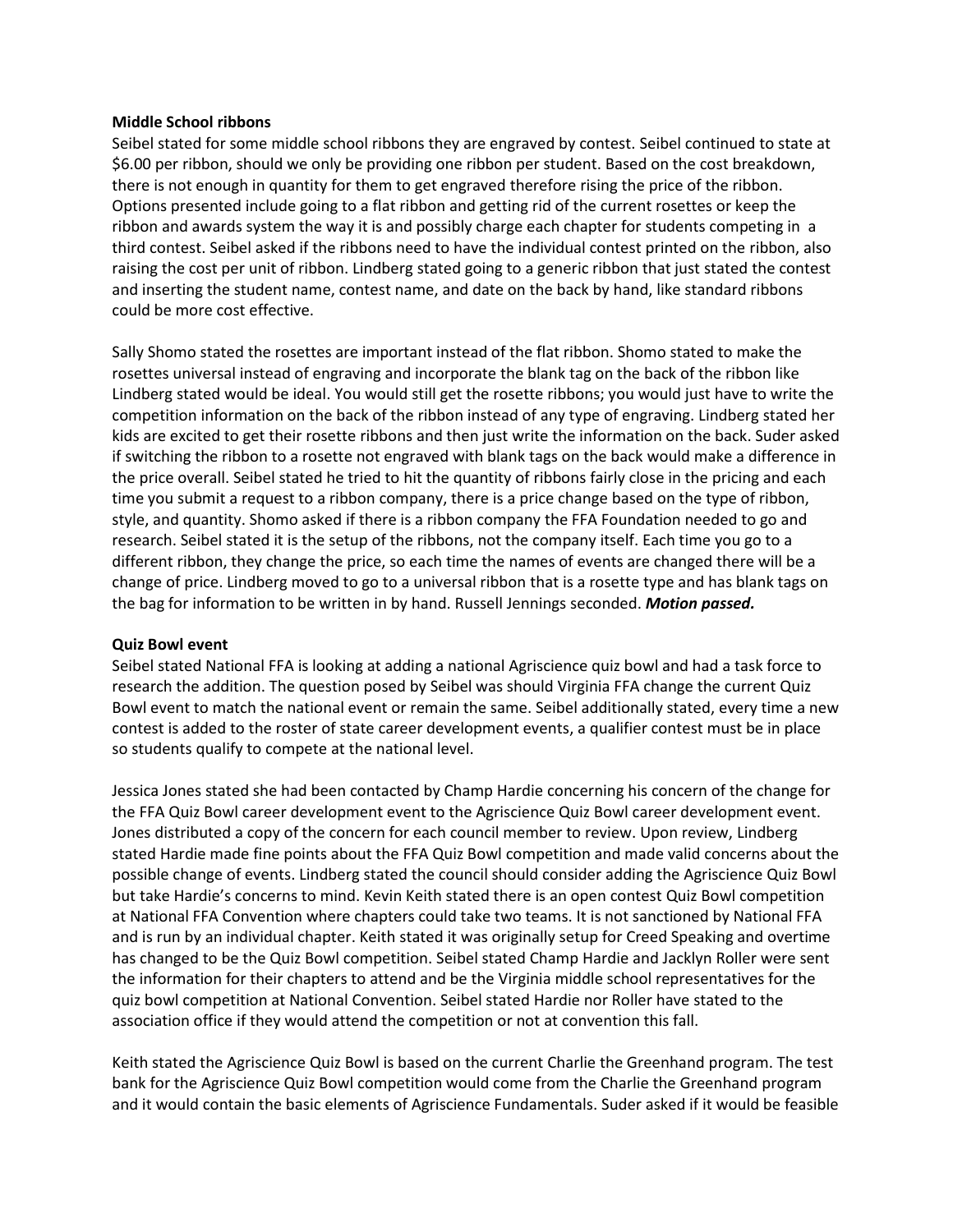to run the two contests at convention. Seibel stated based on the number of students competing, spacing, and availability of persons to help, the competitions are running as efficiently as possible without having one more competition to find facilities and resources for. Jones stated as a group, we should consider taking this information back to the areas and seeing what others have to say about it. Jones also stated an option could be to discuss this change at the State Middle School AgriScience Teachers' Workshop at Beverly Manor in January to see what middle school teachers think and want for their students and chapters based on what National FFA is asking for the organization.

Shomo asked if National FFA had the template written yet for the competition. Keith stated the information had not been released and signed off on the dotted line. Keith stated some people in other states like their event the way it is. Until those chapters have representation at the national level, some will remain in their competitions as is. Keith stated furthermore, the range of answers needs to be considered instead of asking for exact answers word for word. Shomo asked if this would delay the time of the competition initiating based on the input of answers. Keith stated it could. In this instance with the Agriscience Quiz Bowl, each state would be able to have a team and then there would be open slots because some schools do not have middle school teams.

Donna Moore commented there could very well be a lag in time. Whatever could be decided today could change in six months based on what National FFA decides to do. Keith recommended having the state FFA Quiz Bowl winner be designated as the Agriscience Quiz Bowl representative at the National FFA Convention to assure representation at the national competition until more firm decisions have been made at the national level. Dr. Anderson recommended follow Keith's recommendation of having the state FFA Quiz Bowl winner be designated as the Agriscience Quiz Bowl representative at the National FFA Convention. Lindberg moved to follow the recommendation of Keith to have the stated FFA Quiz Bowl winner be designated as the Agriscience Quiz Bowl representative at the National FFA Convention until final decisions have been made at the national level. DeLano seconded. *Motion passed.*

## **State dates**

Seibel distributed the calendar of state events covering the current and upcoming year. Seibel stated the dates are subject to change daily based on various factors. Advisors should continue to check on the state website and scholar for the most up-to-date events.

Seibel stated the Virginia Cattlemen's Association is hiring RFD-TV to come out to Harrisonburg to film the Virginia Youth Cattlemen Meeting on October 28. July is the busiest month for facing situations with things like Mark Wahlberg retiring and events still needing a superintendent. The entire Animal Science Department at Virginia Tech is going to a nine month contract. \$25,000 will need to be paid to use the Horse Arena if another location cannot be found. Alexander stated Kim Houff stated she would handle the competition. Seibel stated unless the Animal Sciences Department decides that it is one of their activities, they will charge Virginia FFA to use the facilities.

Seibel stated April 8 and 9, 2011 would be the date for the Horse Competition if the Breed Association allows Virginia FFA to have it in Lexington in conjunction with the 4-H Group. Moore stated the horse events are the easiest things to fund. Horse events, horse travel, and dairy events are the easiest things to help supplement the costs.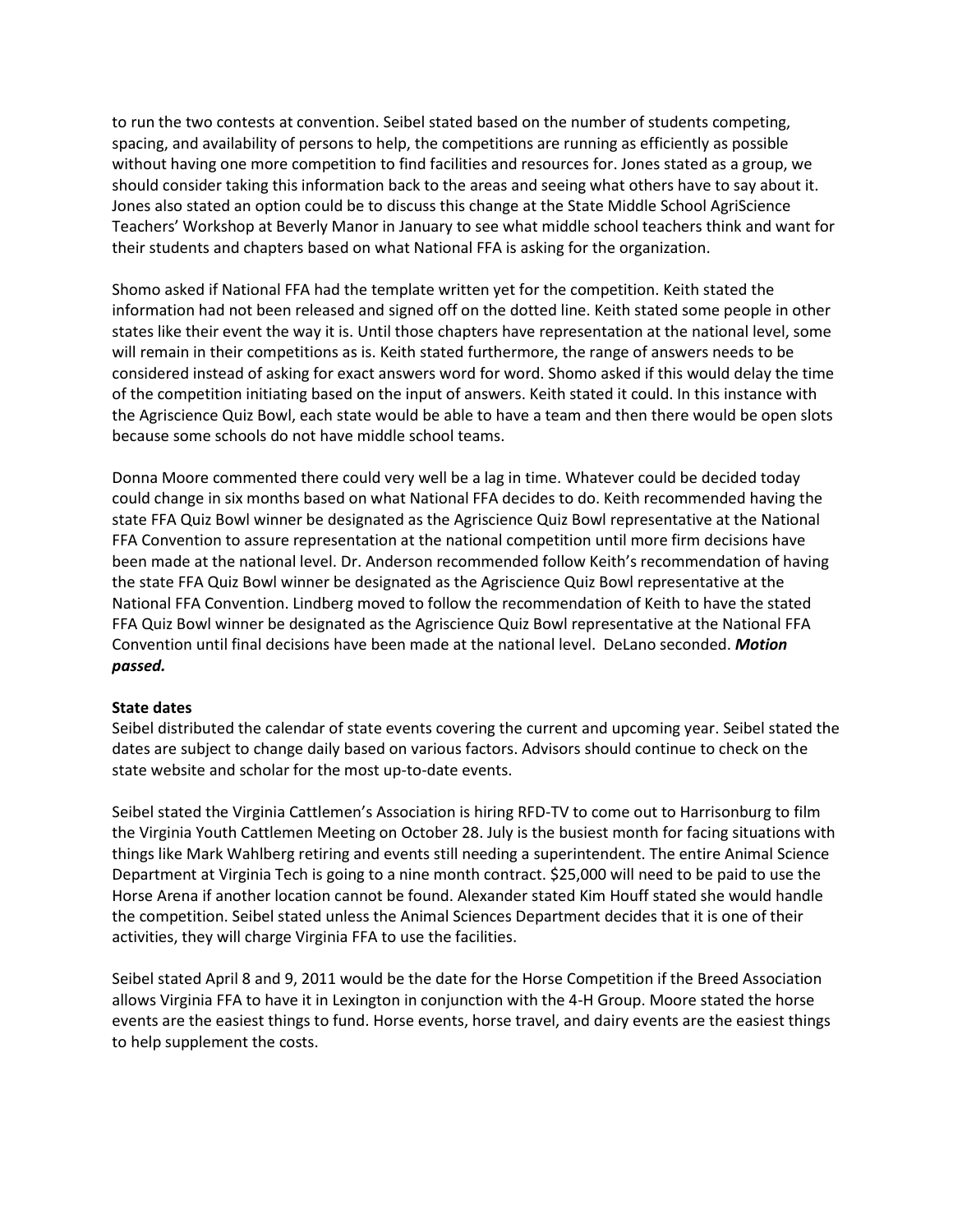Dr. Anderson asked when the Middle School Ag Teachers' Conference would be. Shomo stated January 14 and 15 at Beverly Manor Middle School. Lindsey Thomas stated the week of March 21 is AG Week and March 24 is National Teach Ag Day.

February 26 is the date of the State Parliamentary contest, which is earlier than normal this year. The Beef Expo has stated they are willing to host the Tractor Operator's competition and Jason Ince stated he is willing to host the competition. The floor was opened for comments. No comments were made. *No action needed.*

## **2009 Taxes – report**

Seibel stated the Virginia FFA tax year runs through June 30 and as of June 30, 2010, we had taken in \$642,540. Expenses totaled \$592,492 leaving a \$50,000 margin at the end of June. The true net income was \$9,919.

Seibel stated advisory council members should have received a copy of the annual report. This report contains a lot of information. Due to budget cuts, we may not have one next year. In the past, we have produced a teacher directory. Again, due to budget cuts, at some point the directory will not be sent by mail because of postage but electronically. Currently Seibel and graduate students are working on completing an agricultural education teachers' directory that can be sent electronically via email and also be posted on the Scholar Site.

For the annual report, the Virginia Farm Bureau did an in-kind donation and published the reports for free this year. Virginia Tech wanted \$8 to publish the report. Seibel asked is this worth the time to publish the Annual Report or not. Lindberg stated it is worth time as she went before the school board and was able to show them what they were doing in Virginia Agricultural Education and it is because of that report, her job was saved and her contract extended for another term. *No action needed.*

# **Budget for 2010 – 11**

Shomo asked Seibel if the FFA has the liability insurance for its Board of Directors. Seibel stated no. Shomo stated that is something the Advisory Council needs to look into and will be brought up to the FFA Foundation Board and results will be reported back to Alexander to bring before the Advisory Council. Moore stated it is well worth the investment to have the insurance and create the policy to cover the entire board. Shomo stated the Foundation Board will look into the matter and report back findings. Blaha stated the budget report showed the association had a \$2,000 profit on MFE conferences. Seibel stated we didn't pay Virginia Tech until after the tax year had ended, therefore, the balance shows different because the expense was paid after the tax year had ended. The balance shows incorrectly for that reason. Seibel stated Virginia FFA does not make any money from MFE. The cost of MFE is \$17 per student of which, \$15 goes to Virginia Tech and \$2 to the meal. The remaining balance charged on MFE conferences goes to graduate scholarships to help pay for them to present their materials to the students and travel to do so. *No action needed.*

Dr. Anderson stated there are too many people listed as Board of Directors on the Virginia FFA Association and the list should be trimmed to meet state guidelines. *No action needed.* 

## **Alternative AG Grant**

Seibel stated the Virginia Department of Agriculture was the source of the grant that paid for Kate Hawkins and Dan Swafford. Due to the loss of funding, the department had let Hawkins and Swafford go because the grant was not reauthorized. The Virginia Tech Department of Agricultural and Extension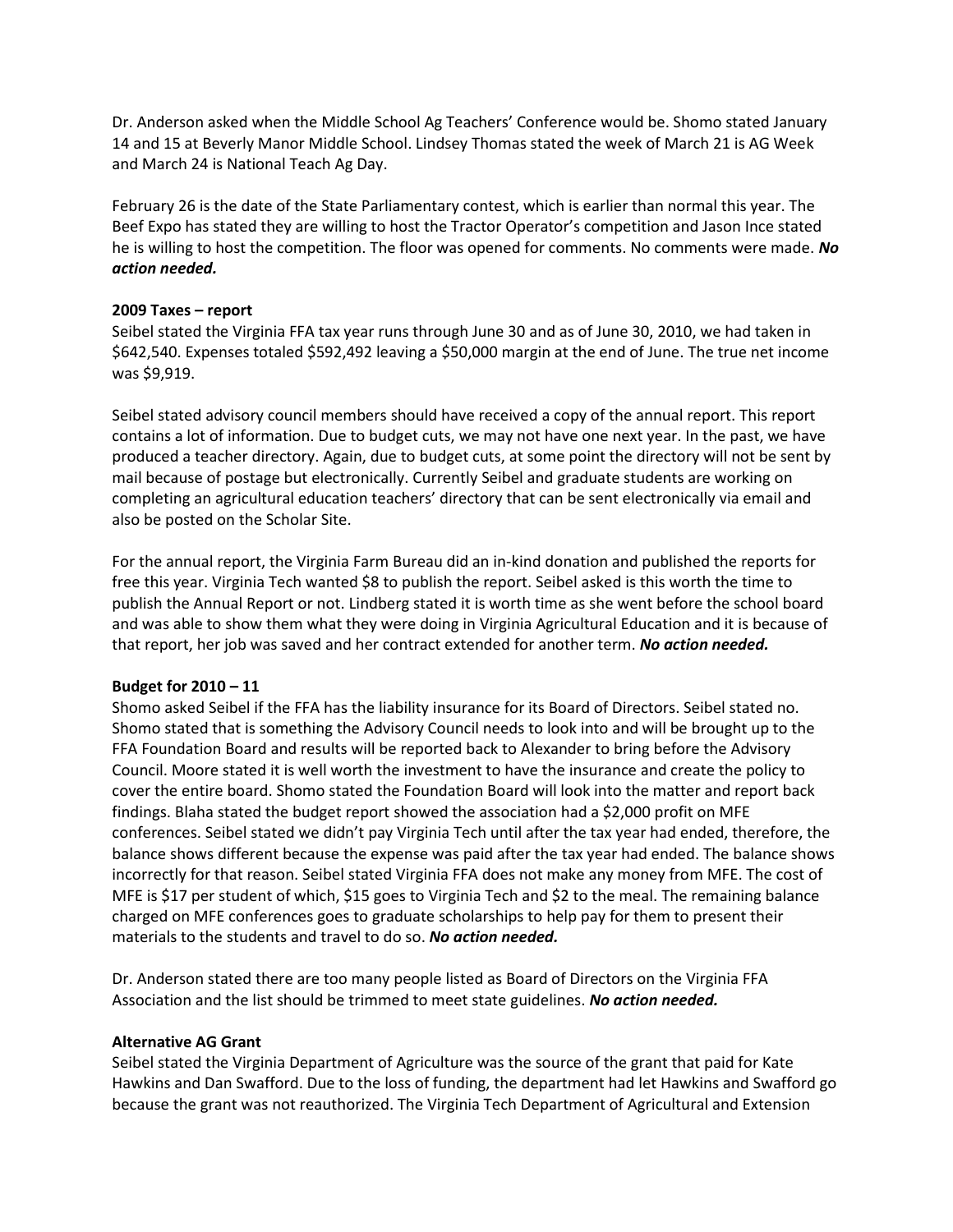Education completed a grant for the Appalachian and Southside Areas. Through the grant, the department is able to provide grants to local high schools to provide alternative agriculture programs to its students in the agricultural education program. However, until the sponsored programs accept 10% off the top from the funding, the department cannot proceed with its plans.

Stephen Edwards discussed the program stating they are hoping to sponsor 3-8 thousand into approximately 5 programs for something that is not grown or raised in the local county. Implement something that can be done with your students and can be sustained over time. The only stipulations are to fill out the application and maintain the data of the project. Virginia Tech will come in and help with the reports, combine the data, and then be able to implement the same in other schools in Virginia. The best that can be said right now is to look through the proposal and ask the questions you have right now at this time. The information will need to be taken back up based on the snag that has been ran into from Virginia Tech. Seibel stated people have talked about a high tunnel, cut flowers, processing goats and turning it into jerky at the Food Science and Technology program at Virginia. The student would learn about it at school, implement it at home, and then start their business. This year the program would only be available for Southside and Appalachian area as a pilot. *No action needed.*

## **FFA Camp**

Seibel stated Dana Fisher was able to find a camp that is owned by the elk and the cost is \$300 per student and that is the minimum they will do. The question posed by Seibel is if we as a group should look at other locations and dates for 2011. We have been giving every student that goes to FFA Camp a \$100 scholarship and we have been charging \$200 total. Seibel asked if there were any recommendations. Blaha stated that she and others that attended FFA Camp liked where they were, despite it was a little more money, but the students liked where they were and didn't want to move. Blaha further stated she had talked to people who lived in the area where the new camp location could be and the residents stated it would be a step back from where the camp currently is. Jennings stated he would not like to make a recommendation for people who have not been to camp. *No action needed.*

## **FFA Foundation**

Seibel stated before the foundation invested in a computer program, they had to go back through records by hand of what records were there and recreate what was there to complete logbooks. Through invested funds, the \$500 was invested in permanent with 5% invested by the Foundation. The Legacy Funds are the same way. The money cannot be spent, only the interest. Neither the association nor the boards has gone in and touched any of the money. Seibel stated he made a bad mistake recommending the tractors as a fundraiser for the Foundation. Seibel stated the Foundation owed \$50,000 on the tractors and instead of paying on the interest, we have the tractors. The tractors are doing well in other states, but not Virginia. After national convention is over, the \$250 rebate is sent to the chapter per member that did not attend the convention. Last year the foundation brought in about \$50,000 and a part time graduate student that cost \$26,000. Bottom line, the foundation does not have the money to put into things that are not essential to operations of the board and its association.

Shomo stated that as agricultural teachers we should not just support the foundation financially, but giving support that can have a lead to donate the money for Virginia FFA activities. We have got to have help and sell these tractors around the state. If you took a case of tractors and it is now time to pay the \$160. Alexander stated it was promised that those who took the tractors would receive an invoice and the invoices were never sent. Shomo stated she didn't know the invoices had not been sent. She had received a spreadsheet of those chapters who had received the tractors and assumed those schools had received the tractors. Seibel stated if Shomo could get him a list of chapters, he would send the invoices.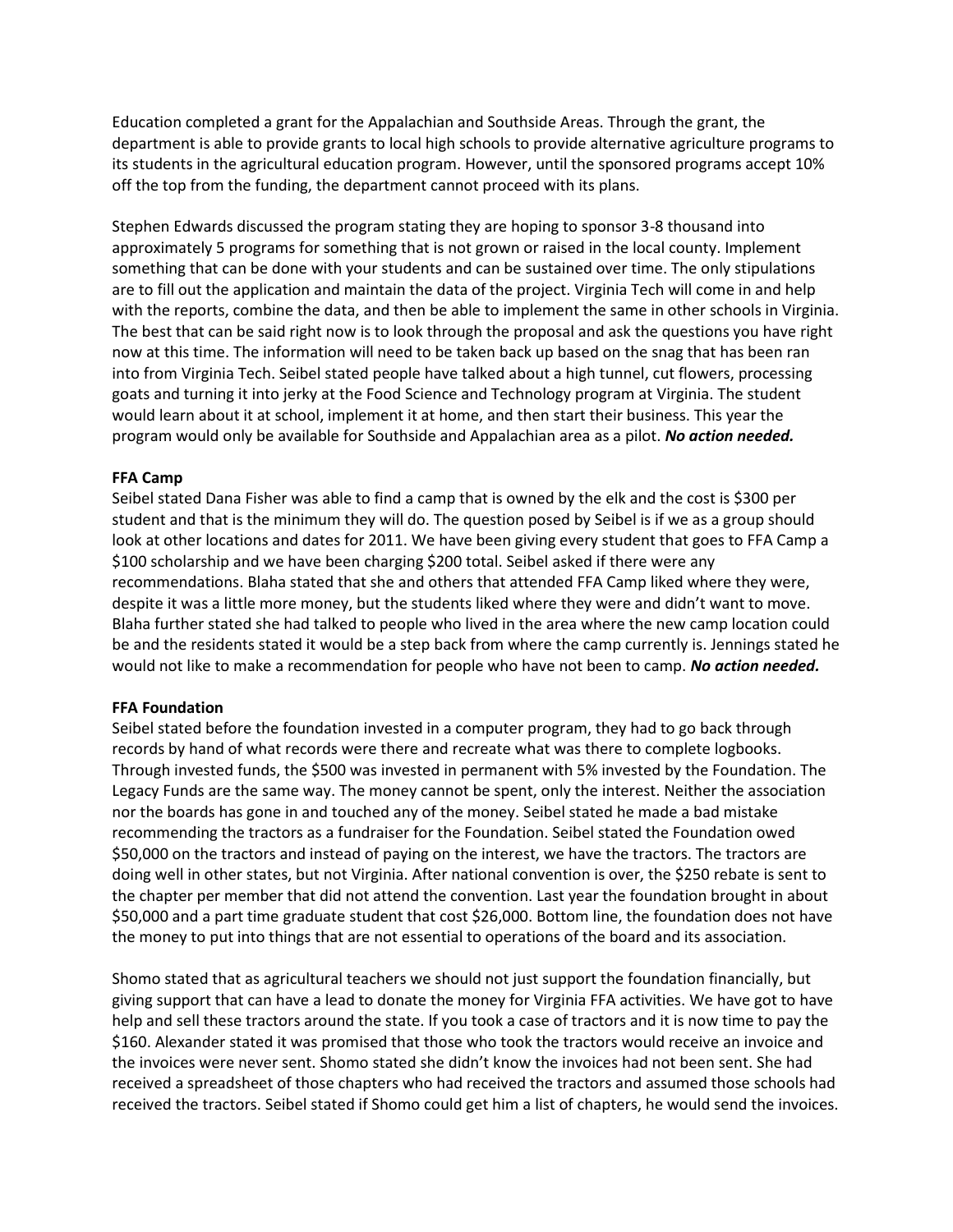Missy McDonald stated she feels that Virginia FFA is moving in the right direction. Moore stated this Foundation is headed in the right direction, but it is in the middle. Todd Mills stated the Foundation will not infringe on the local contacts. McDonald stated she understood, but it is sometimes feeling that the same donators are being asked repeatedly to help.

The Leave a Legacy individual for this year is Dr. James P. Clouse. Dr. Clouse would like for his money to go to something for international travel. The work that he did in South Africa and other countries was worldwide recognized. As an incentive, \$200 per chapter to donate to the Dr. James P. Clouse to build the fund would endow it permanently. Seibel stated the association started the Leave a Legacy program three years ago, starting with Dr. Hillison then Wick Coleman and now Dr. Clouse. *No action needed.*

## **State Horticulture Events**

Seibel stated with Dr. Alan McDaniel's retirement the question is who will operate the state horticulture events. It doesn't look like Virginia Tech is going to replace his position. Seibel stated there will be a meeting with Dr. McDaniel at the AES conference. The meeting time may be around 1:00PM. Dr. McDaniel was one of the first ones to endow the individuals and team awards for events, but once you get hammered time after time, then people may not want to do it any further. We have to take care of those who have taken care of us and it just has not been fair to see how hard he has worked, how much he has given, and the way he has been treated by some during competitions. *No action needed.*

## **Big E**

Seibel stated Lindsey Thomas went on the Big E trip this year on behalf of the Virginia FFA Association State Office. Thomas stated probably most of the agricultural educators have seen the Big E trip to Springfield, Massachusetts had a really good turnout. Most of the teams placed in the top three and won three of the four stars at the Big E. Thomas stated Brian Fisher was on the trip in October as well. Fisher stated students had a good time and things turned out well. Seibel stated the Big E trip is losing money for the Virginia FFA Association. Seibel asked if the trip is something that needs to continue or be dropped. The question was asked by Suder if some advisors that have been attending, would they continue to attend if they did not have the transportation and arrangements made for them in advance. The general consensus was no. *No action needed.*

# **National Convention**

Seibel stated National FFA does have an outside affiliate range that offers \$50 -100 per student. Some states have gone to a flat fee for some chapters that do that form. Right now there \$1-1.50 for insert in the magazine, \$1.00 for state officer travel, and remaining change for FFA Camp. The only other sources of income are state and national convention. Each room is marked up about \$12 that is used to pay for the outside Honorary Degrees and State Officer rooms. The only other thing is paying for plaques that are not sponsored, for things such as area plaques that are about \$39.00. The order to National FFA this year was in excess of \$36,000 and audio/video is about \$12,000 and the speakers are about \$8,000- \$10,000 out of a \$650,000 budget there was only about \$9,000 left. Lindberg said her state winner this year received four plaques that were sponsored. Blaha asked if that money could be used to send students to National Convention instead of in plaques. Seibel stated when the person sponsors the plaque they are paid for the remaining time of that contest in action. Blaha asked if the sponsors are given the option to give their donation directly for a plaque or as a donation to the student for travel to National Convention. Seibel stated they are and it is up to the sponsor as to where the money goes.

Lindberg asked how many plaques are not sponsored. Shomo stated the majority of first place awards are sponsored, but the area awards are the ones needing sponsors. Moore stated her observation is the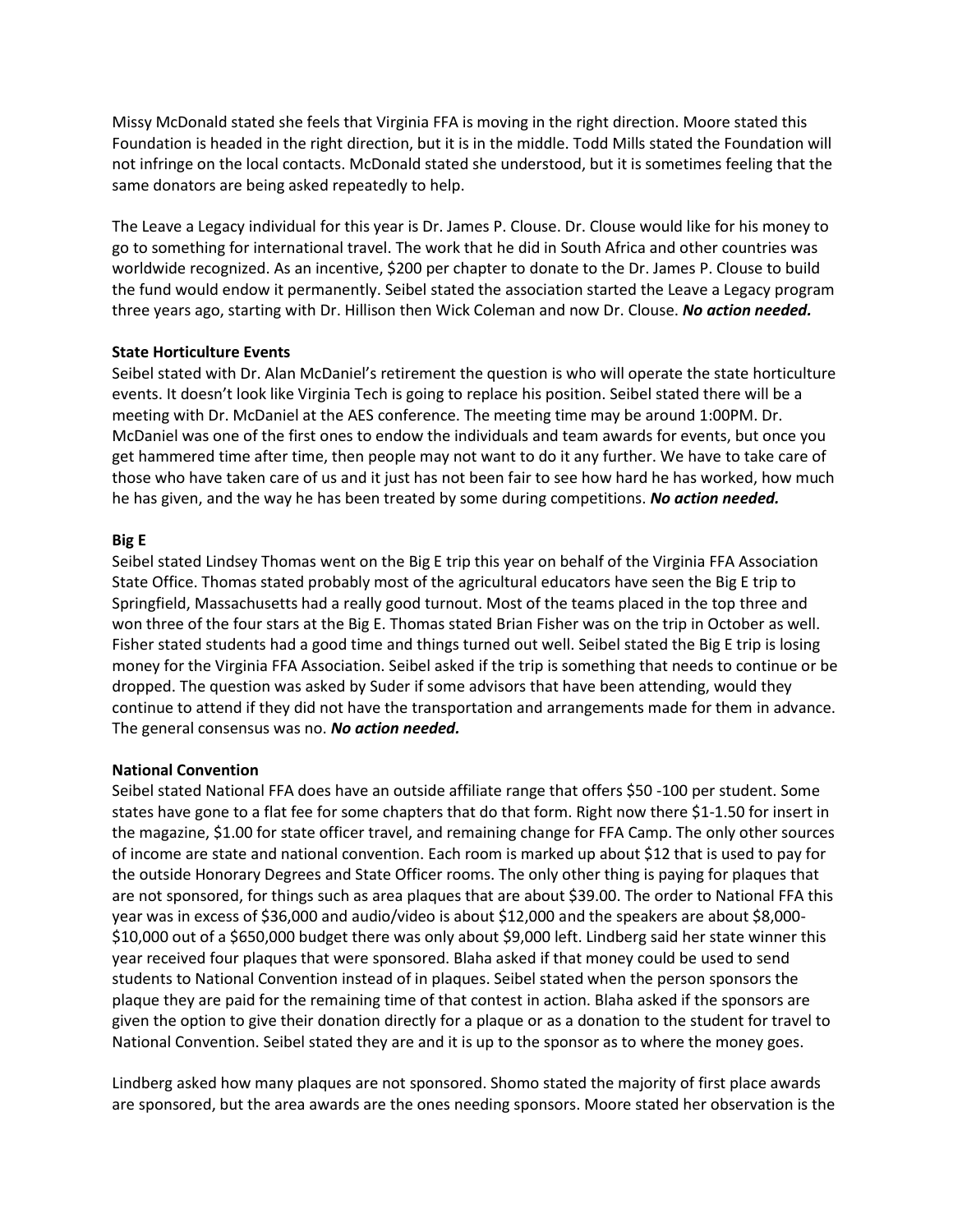Foundation is working hard to get plaques and travel sponsored. Seibel stated the teams going to National Convention are no longer sponsored and it has been this way for a while. Moore stated there was a retired Agriculture Teacher that took it upon himself to go raise funds for teams in New York to have sponsorships to attend National Convention. Moore added, if the Farm Bureau submits a check to the Foundation that is tax deductable. The Farm Bureau can indicate where the funds can go for plaques, travel, and etcetera.

Seibel stated National FFA is still in need of proficiency judges and room hosts for national convention. If you have transportation out there, it is a good way to get out there and see behind the scenes and learn how to do proficiencies and how programs operate at National Convention.

Shomo stated Seibel will be receiving the VIP Award at National Convention on Friday morning and to congratulate him on this level of achievement and his standard of excellence. Seibel asked if we as a state continue to try to do the National Convention trip as a state. Is it still worth the time to do this? Seibel stated we can still have a block of rooms, but if you don't pay the \$50 on July 1, then you don't go. The other thing with the buses, the buses will hold 55 people and we still have people that have not while they are sitting in Indy, they are \$400 a day. We are still willing to do it, but we have to have teacher support. We don't mind doing this, but it is not going to happen if we can't get people to start cooperating. Moore stated it is people stating back in June or July they were going to go and then the third or fourth week in September stating, sorry, we're not going now. This is something that most states do not do. You don't have to have a state block, but the fact there is a block of rooms that are downtown and buses that carry you where you need to go is phenomenal. Suder stated Seibel has spoiled the Virginia Ag Teachers over time and people have gotten used to the trips being the way they are. Suder stated maybe it would a good thing for Seibel to step back and put time towards something else other than planning all these trips and things that take Association money and Seibel's time. *No action needed.* 

# **New Teacher Conference**

Seibel stated agriculture teachers need to encourage new or young teachers to register and participate in this conference. We would hope that you would use a county car where \$0.50 a mile is a lot to reimburse people to attend. Fisher suggested that doing Agricultural Mechanics as a working lunch would not be a good idea and turn it into a three hour workshop. Seibel stated that is what occurred last year and teachers stated that is not what they needed to help them. The projects they would be working on include plumbing and ink pens. Seibel stated that if teachers had any small projects 8 and  $9<sup>th</sup>$  grade students could work on to please send them in so the 2010 New Teachers' Conference program could be adjusted accordingly. *No action needed.*

# **VAAE**

Seibel stated the cost to attend the Virginia Agribusiness Dinner. It is \$200 per seat to attend the General Assembly Dinner on Thursday, January 13. Normally the VAAE President and two state officers, etcetera would attend the General Assembly Dinner. The cost some years the foundation has helped for the seats and try to have students attend and last year we had two tables and we made some good contacts during the event. Seibel is asking if we can please have people to attend the event then do so. Lindberg stated she is willing to attend the event scheduling permitting. *No action needed.*

## **National FFA update**

Keith introduced to the group the FFA updates for National FFA. Keith stated the organization had reached 40 senators nationwide. We have 98 representatives and when you usually hit 100, it is a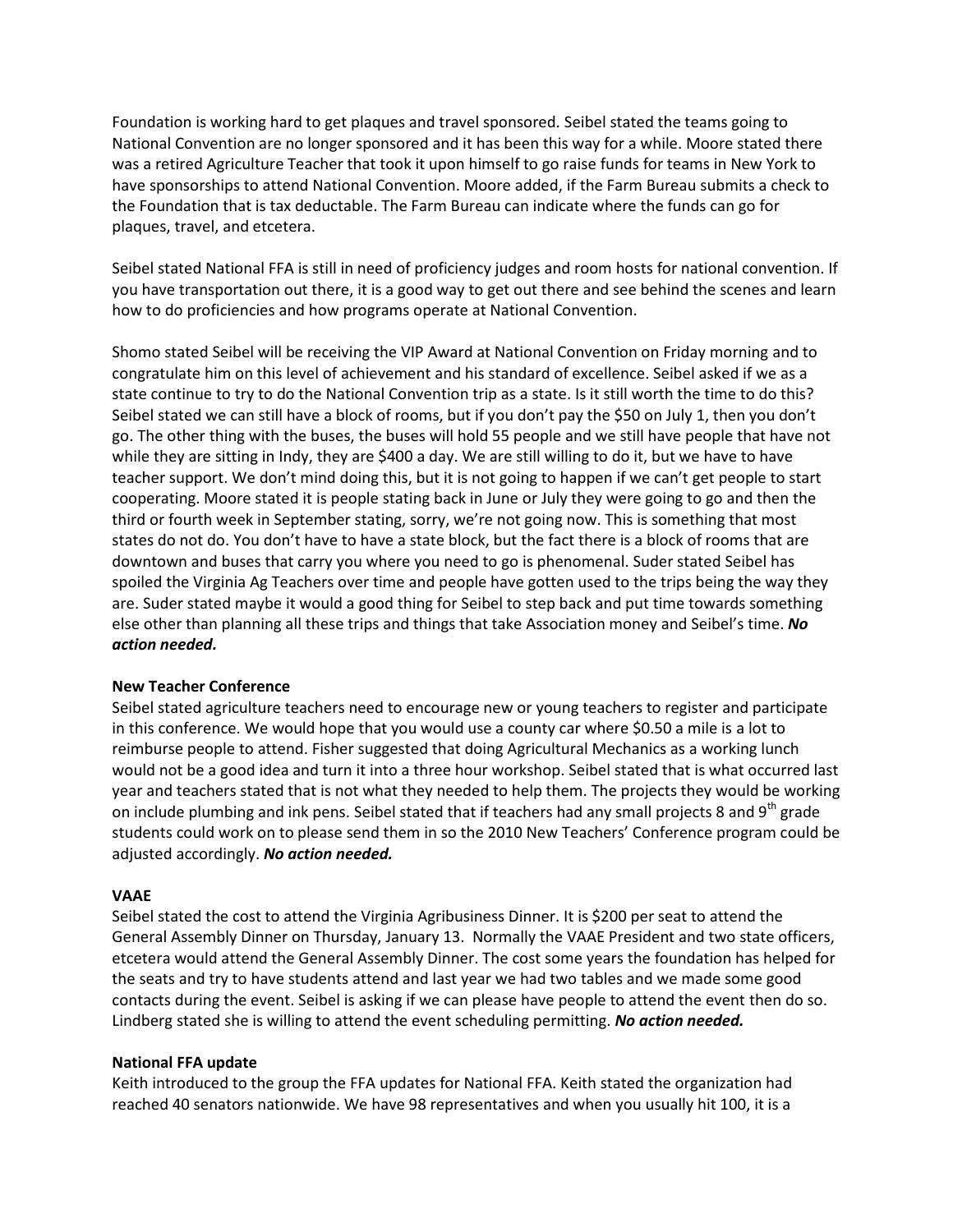landmark and keep in this is just for this legislative session. Keith stated you can go to NAAE.org website, type in zip code, and then hit send using the template letters attached. Keith also stated to search FFAlearn.com which was originally Team AG ED learning center. There is new information and middle school information placed on the website. Go past the Life Knowledge which is now completely free. The only thing that is not there for Life Knowledge is the assessment portion.

National AG ED Summit agreed to pass requirements on the American degree next year. For the degree, applicants are required to spend at least 50 hours in at least three different areas. The American degree can be downloaded and can be used. On page 12, there are three options of completion. It does not matter if someone has completed the form before or not, you can still use the new application online.

Seibel asked if we should go ahead and match the State FFA Degree up to the American Degree. Lindberg moved to have an information technology specialist to align the Virginia FFA State Degree to the American FFA Degree with a cost not to exceed \$1000. DeLano seconded. *Motion passed.*

Seibel stated the Lancaster Farmer did publish the Virginia FFA State Degree recipients with biography. Lindberg moved to have the Lancaster Farmer continue the Virginia FFA State Degree insert and have the information for the insert be a requirement of the state degree. Jennings seconded. *Motion passed.*

# **Virginia Department of Education Update**

Dr. Anderson stated there is a requirement that localities must document any pesticide application and must have a commercial license to spray any type, restricted use or over the counter. If someone in your neighborhood will supervise you, it is allowable; however, the school has to fill out the forms that state agencies must complete. The county extension office can assist in getting the forms to the agricultural education teachers.

Dr. Anderson stated he has a budget of \$20,000 and must document in advance who is attending the advisory council meetings. Dr. Anderson urged council members if you can get a county car to attend, that will better help him in allocations of funds from his budget.

Dr. Anderson stated he has had inquiries about homeschooled students joining FFA. Homeschooled students joining FFA comes down to a locality/school board issue. It is okay on the state level for homeschooled students to join local FFA chapters, but the parents in agreement with the agricultural education teacher and school administration need to seek the local school board policies and determine if the localities will allow it. *No action needed.*

# **Virginia Tech Update**

Moore stated the faculty has voted on changing the name of the Agricultural and Extension Education Department to the Agricultural Education Leadership and Community Development or Viability Department. The question was asked if changing the name would change the way individuals identified the department, including graduation, publicity, and etcetera. Moore stated as with all things, the name change would just bring about a new face to the same department. The department website would have to change to reflect the name change but the change itself and would not interfere with any pre-existing business. To access the department, visitors would still go t[o www.vt.edu,](http://www.vt.edu/) look under colleges and departments and go to the new department items under new website.

Moore stated currently there are 14 masters students in the agricultural and extension education program. The department is in search of funding to bring on more graduate students in the spring and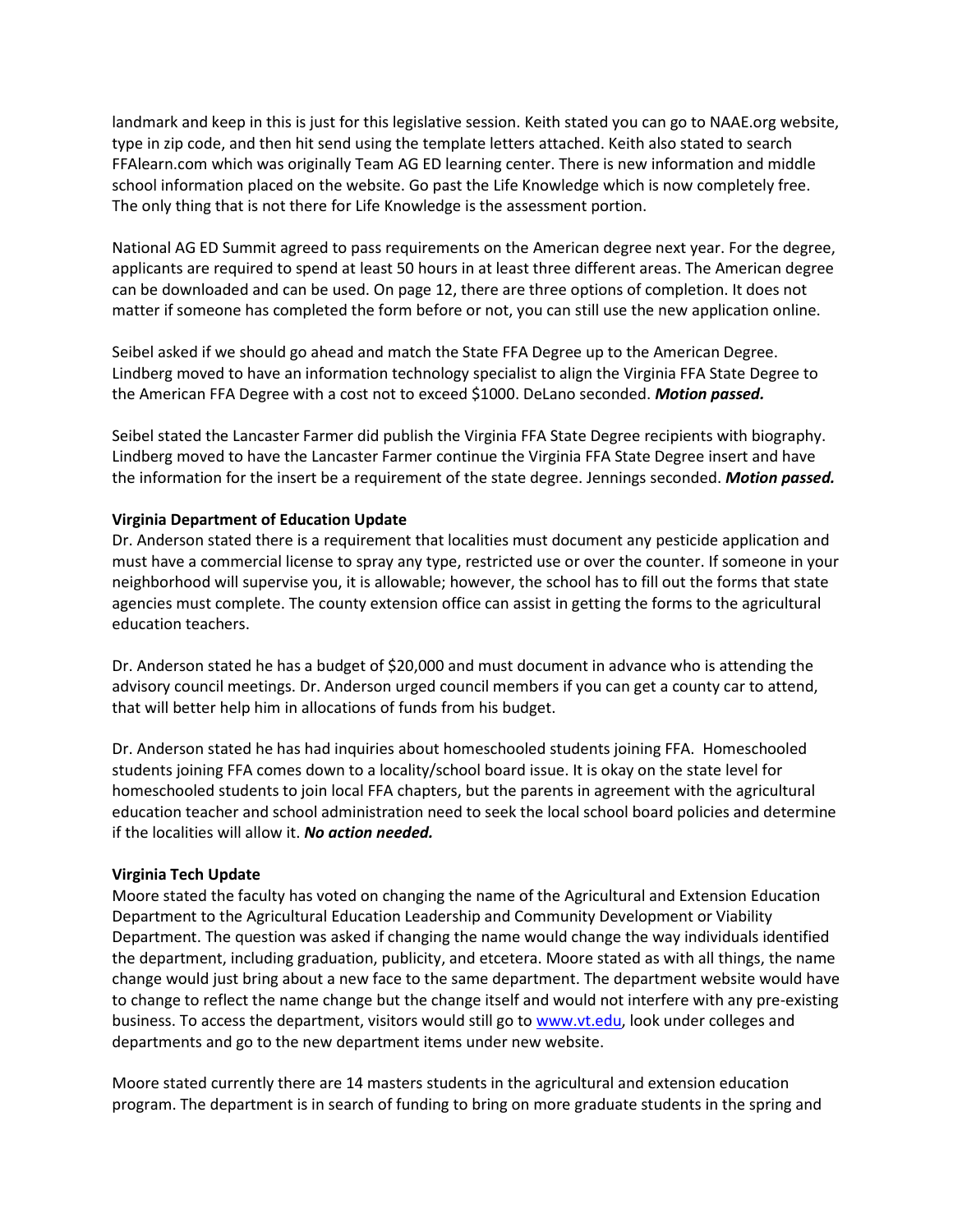the lines are to go along to help with the foundation and any work that may be needed there. Additionally, there are 15 teacher education students in the masters program in Career and Technical Education with 28 in total enrolled in the program. Moore stated 20 students graduated from the program and all are employed and some even out of state, including New Jersey, North Carolina, and South Dakota.

Moore will be leading the team that does the Teacher Turn the Key at Las Vegas and is excited about the opportunity. Moore stated instead of receiving the honorary degree, she requests the \$2,500 to be used toward the graduate students and the program.

Seibel stated the Cathy Hively Hughes fund, the money that is charged for the conference, after the bills are paid, the MFE ALD conference, the money goes to the graduate students to present their information at conferences. They have to help at the conferences and be able to provide work.

Southside community college – there are two degrees, there is as degree transfers to any college in Virginia and the at degree is a terminal degree and cannot be transferred as core classes, only elective classes that do not count toward degree completion. Make sure of which one you give advice to so the students are not led in the wrong direction. Working with Wytheville Community college.

The Scholar Site is up and the AG I curriculum is completed and is on the website. Virginia FFA is not a part of Virginia Tech and they do not want to give the server space to host the website. About every 18 months and want to take it down. The Virginia Tech technology department is switching to a new program called Ensemble. Virginia Tech will not allow Virginia FFA to access Ensemble. Jennings asked

### **State Fair**

Seibel stated the tents for the fair are extremely hot. Is it worth asking the Virginia State Fair to put up a building or pole barn for the Virginia FFA Association? DeLano stated it would be a good idea as it would have the FFA visible at the Fairgrounds year round. Seibel stated he would look further into the matter. *No action needed.*

**Area Concerns:**

**Eastern Area:** None

### **Southside Area:**

Suder stated guidance counselors are giving schools a difficult time about how to do the Foundations of Agriculture course and the alignment of the curriculum. Suder asked if there is something that can be distributed to guidance counselors that explains how the courses work. Dr. Anderson stated it is in the Administrative Planning Guide and has the information explaining 8007 Plant and Animal Systems Pathway, 8008 Animal Systems Pathway , Introduction to Natural Resources, and Introduction to Power Systems.

#### Appalachian Area:

Lyons regarding the parliamentary procedure contest. Propose we look at the list of the current suggested 25 topics for the past years and the contest should be aligned more with nationals and in